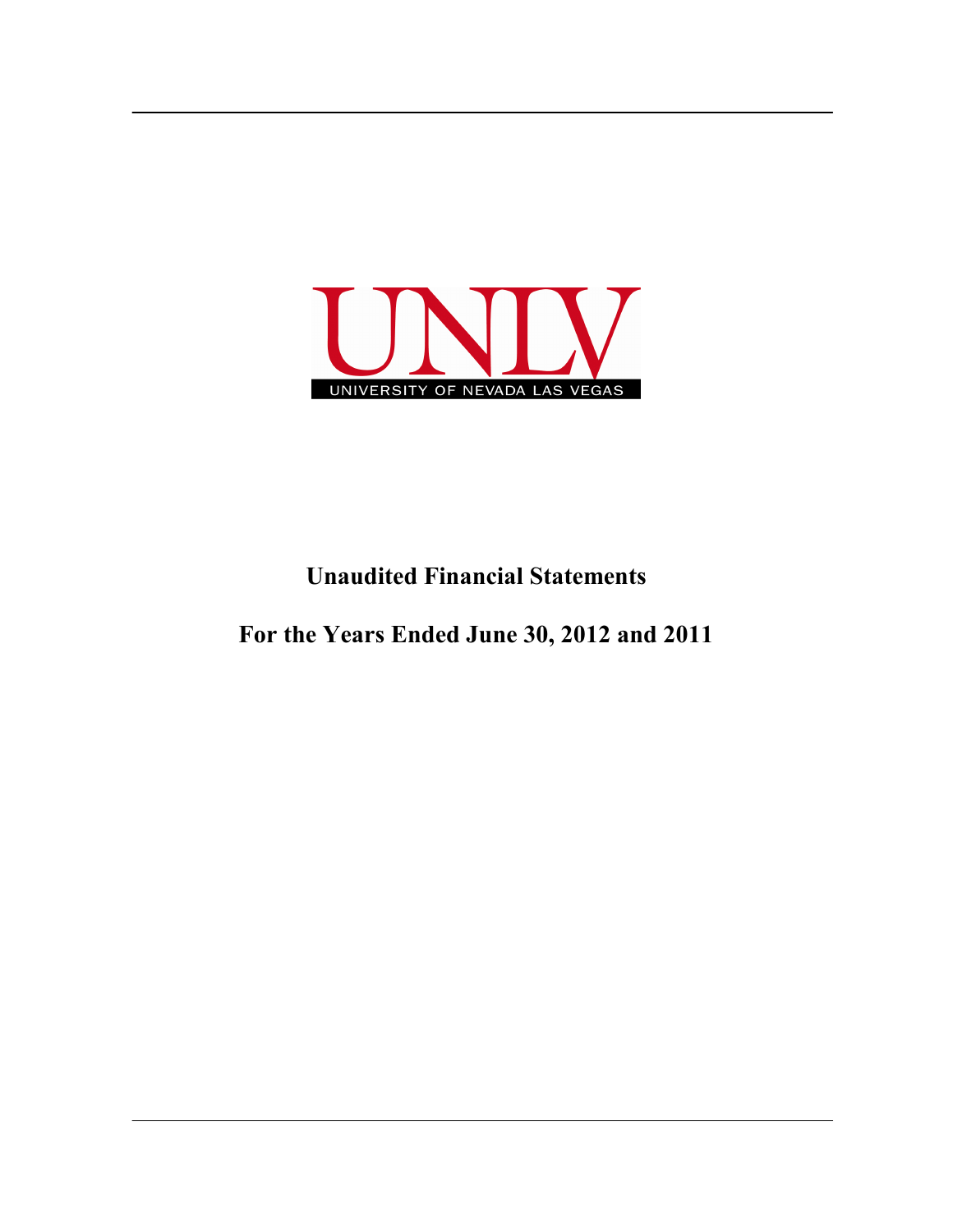## **UNIVERSITY OF NEVADA, LAS VEGAS STATEMENTS OF NET ASSETS AS OF JUNE 30, 2012 AND 2011 UNAUDITED**

|                                                                         |                          |                              | <b>University Related</b>             |                              |  |  |
|-------------------------------------------------------------------------|--------------------------|------------------------------|---------------------------------------|------------------------------|--|--|
|                                                                         | 2012                     | University<br>2011           | 2012                                  | <b>Organizations</b><br>2011 |  |  |
| <b>Assets</b>                                                           |                          |                              |                                       |                              |  |  |
| <b>Current Assets:</b>                                                  |                          |                              |                                       |                              |  |  |
| Cash and cash equivalents                                               | \$<br>63,259,000         | 68,265,000                   | \$<br>12,563,000                      | \$<br>19,192,000             |  |  |
| Short-term investments                                                  | 236,233,000              | 194,537,000                  | 31,648,000                            | 26,478,000                   |  |  |
| Accounts receivable, net                                                | 3,509,000                | 3,230,000                    | 13,000                                |                              |  |  |
| Receivable from U.S. Government                                         | 10,187,000               | 10,121,000                   |                                       |                              |  |  |
| Receivable from State of Nevada                                         | 623,000                  | 638,000                      |                                       |                              |  |  |
| Current portion of pledges receivable, net                              |                          |                              | 4,738,000                             | 4,344,000                    |  |  |
| Accrued interest receivable<br>Current portion of loans receivable, net | 289,000                  | 698,000                      | 1,444,000<br>$\overline{\phantom{a}}$ | 1,358,000                    |  |  |
| Inventories                                                             | 2,126,000                | 1,973,000                    |                                       |                              |  |  |
| Current portion of deferred expenditures and deposits                   | 9,631,000                | 7,615,000                    | 407,000                               | 1,164,000                    |  |  |
| <b>Total Current Assets</b>                                             | 325,857,000              | 287,077,000                  | 50,813,000                            | 52,536,000                   |  |  |
|                                                                         |                          |                              |                                       |                              |  |  |
| Noncurrent Assets:<br>Cash held by State Treasurer                      | 2,831,000                | 5,880,000                    |                                       |                              |  |  |
| Restricted cash and cash equivalents                                    | 9,114,000                | 5,043,000                    |                                       |                              |  |  |
| Pledges receivable, net                                                 |                          |                              | 20,458,000                            | 20,398,000                   |  |  |
| Receivable from State of Nevada                                         | 3,444,000                | 2,511,000                    |                                       |                              |  |  |
| Other restricted investments                                            |                          |                              | 28,886,000                            | 27,486,000                   |  |  |
| <b>Endowment</b> investments                                            | 47,188,000               | 49,809,000                   | 121,056,000                           | 102,434,000                  |  |  |
| Investments                                                             |                          |                              |                                       |                              |  |  |
| Loans receivable, net                                                   | 2,966,000                | 3,133,000                    |                                       |                              |  |  |
| Long-term deferred expenditures and deposits                            | $\mathbf{0}$             | 1,806,000                    |                                       |                              |  |  |
| Assets held in charitable remainder trusts                              |                          |                              | 11,275,000                            | 14,467,000                   |  |  |
| Capital assets, net                                                     | 792,364,000              | 797,061,000                  | 5,249,000                             | 212,000                      |  |  |
| Other assets                                                            |                          |                              | 7,887,000                             | 3,756,000                    |  |  |
| <b>Total Noncurrent Assets</b>                                          | 857,907,000              | 865,243,000                  | 194,811,000                           | 168,753,000                  |  |  |
| <b>Total Assets</b>                                                     | 1,183,764,000            | 1,152,320,000                | 245,624,000                           | 221,289,000                  |  |  |
|                                                                         |                          |                              |                                       |                              |  |  |
| <b>Liabilities</b>                                                      |                          |                              |                                       |                              |  |  |
| Current Liabilities:                                                    |                          |                              | 2,255,000                             |                              |  |  |
| Accounts payable<br>Accrued payroll and related liabilities             | 8,525,000<br>24,596,000  | 11,523,000<br>14,548,000     |                                       | 2,076,000                    |  |  |
| Unemployment insurance and worker's compensation liability              | 2,611,000                | 1,710,000                    |                                       |                              |  |  |
| Current portion of compensated absences                                 | 9,124,000                | 9,608,000                    |                                       |                              |  |  |
| Current portion of long term debt                                       | 10,758,000               | 10,813,000                   |                                       |                              |  |  |
| Current portion of obligations under capital leases                     | 202,000                  | 238,000                      |                                       |                              |  |  |
| Accrued interest payable                                                | 4,883,000                | 4,601,000                    |                                       |                              |  |  |
| Deferred revenue                                                        | 15,750,000               | 14,372,000                   |                                       |                              |  |  |
| Funds held in trust for others                                          | 4,759,000                | 5,207,000                    |                                       |                              |  |  |
| <b>Total Current Liabilities</b>                                        | 81,208,000               | 72,620,000                   | 2,255,000                             | 2.076.000                    |  |  |
|                                                                         |                          |                              |                                       |                              |  |  |
| Noncurrent Liabilities:                                                 |                          |                              |                                       |                              |  |  |
| Deferred revenue                                                        |                          |                              |                                       |                              |  |  |
| Refundable advances under federal loan program                          | 3,001,000                | 2,784,000                    |                                       |                              |  |  |
| Compensated absences<br>Long term debt                                  | 5,252,000<br>209,119,000 | 4,875,000                    |                                       |                              |  |  |
| Obligations under capital leases                                        | 557,000                  | 218,814,000<br>805,000       |                                       |                              |  |  |
| Liability under charitable remainder trusts                             |                          |                              | 2,849,000                             | 3,613,000                    |  |  |
| Other liabilities                                                       | 1,241,000                |                              | 1,622,000                             | 664,000                      |  |  |
| <b>Total Noncurrent Liabilities</b>                                     | 219,170,000              | 227,278,000                  | 4,471,000                             | 4,277,000                    |  |  |
| <b>Total Liabilities</b>                                                | 300,378,000              | 299,898,000                  | 6,726,000                             | 6,353,000                    |  |  |
| <b>Total Net Assets</b>                                                 |                          |                              |                                       |                              |  |  |
|                                                                         | 883,386,000              | <sup>\$</sup><br>852,422,000 | 238,898,000<br>S                      | 214,936,000<br><b>S</b>      |  |  |
| Net Assets consist of:                                                  |                          |                              |                                       |                              |  |  |
| Invested in capital assets, net of related debt                         | 571,729,000              | 568,197,000                  | 3,967,000                             | 59,000                       |  |  |
| Restricted for:                                                         |                          |                              |                                       |                              |  |  |
| Nonexpendable                                                           | 11,989,000               | 11,960,000                   | 122,560,000                           | 109,155,000                  |  |  |
| Expendable                                                              |                          |                              |                                       |                              |  |  |
| Scholarships, research and instruction                                  | 38,453,000               | 40,649,000                   | 104,042,000                           | 104,257,000                  |  |  |
| Loans                                                                   | 932,000                  | 966,000                      |                                       |                              |  |  |
| Capital projects                                                        | 15,353,000               | 13,249,000                   |                                       |                              |  |  |
| Debt service                                                            | 10,276,000               | 7,001,000                    |                                       |                              |  |  |
| Unrestricted                                                            | 234,654,000              | 210,400,000                  | 8,329,000                             | 1,465,000                    |  |  |
| <b>Total Net Assets</b>                                                 | 883,386,000<br>S         | 852,422,000<br><sup>\$</sup> | 238,898,000<br>S                      | 214,936,000<br>S             |  |  |

The accompanying notes are an integral part of these financial statements.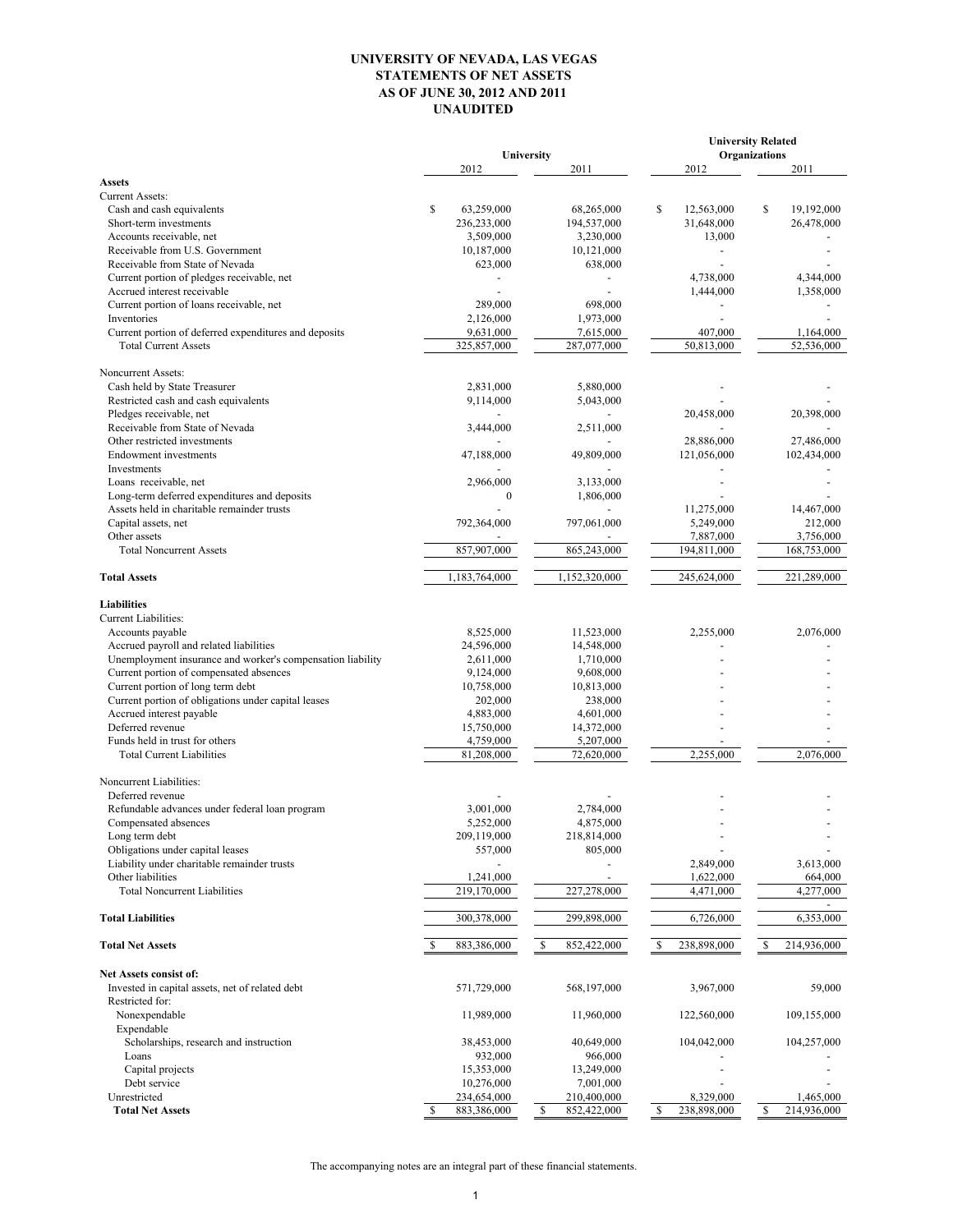## **UNIVERSITY OF NEVADA, LAS VEGAS STATEMENTS OF REVENUES, EXPENSES, AND CHANGES IN NET ASSETS FOR THE YEARS ENDED JUNE 30, 2012 AND 2011 UNAUDITED**

|                                                                          |            |                 |               | <b>University Related</b> |    |                |    |              |
|--------------------------------------------------------------------------|------------|-----------------|---------------|---------------------------|----|----------------|----|--------------|
|                                                                          | University |                 | Organizations |                           |    |                |    |              |
|                                                                          |            | 2012            |               | 2011                      |    | 2012           |    | 2011         |
| <b>Revenues</b>                                                          |            |                 |               |                           |    |                |    |              |
| <b>Operating Revenues</b>                                                |            |                 |               |                           |    |                |    |              |
| Student tuition and fees (net of scholarship allowances                  |            |                 |               |                           |    |                |    |              |
| of 47955000 and 42284000                                                 | \$         | 159,960,000     | \$            | 154,525,000               | \$ |                | \$ |              |
| Donor contributions - cash                                               |            |                 |               |                           |    | 18,278,000     |    | 22,072,000   |
| Donor contributions - noncash                                            |            |                 |               |                           |    | 13,087,000     |    | 1,836,000    |
| Federal grants and contracts                                             |            | 42,107,000      |               | 47,999,000                |    | 269,000        |    |              |
| State grants and contracts                                               |            | 11,513,000      |               | 12,219,000                |    |                |    |              |
| Local grants and contracts                                               |            | 252,000         |               | 332,000                   |    |                |    |              |
| Other grants and contracts                                               |            | 1,425,000       |               | 1,470,000                 |    |                |    |              |
| Sales and services of educational departments                            |            | 23,220,000      |               | 23,777,000                |    |                |    |              |
| Sales and services of auxiliary enterprises                              |            |                 |               |                           |    |                |    |              |
| (net of scholarship allowances of 1987000 and 1994000                    |            | 41,643,000      |               | 41,875,000                |    |                |    |              |
| Interest earned on loans receivable                                      |            | 50,000          |               | 47,000                    |    |                |    |              |
| Campus support                                                           |            |                 |               | $\overline{a}$            |    | 2,156,000      |    | 2,789,000    |
| Special events and fundraising                                           |            |                 |               |                           |    | 120,000        |    |              |
| Other operating revenues                                                 |            | 6,600,000       |               | 5,456,000                 |    | 1,193,000      |    | 737,000      |
| Total operating revenues                                                 |            | 286,770,000     |               | 287,700,000               |    | 35,103,000     |    | 27,434,000   |
|                                                                          |            |                 |               |                           |    |                |    |              |
| <b>Expenses</b>                                                          |            |                 |               |                           |    |                |    |              |
| <b>Operating Expenses</b>                                                |            |                 |               |                           |    |                |    |              |
| Employee compensation and benefits                                       |            | 302,730,000     |               | 324,146,000               |    | 2,995,000      |    | 2,868,000    |
| Utilities                                                                |            | 12,506,000      |               | 13,484,000                |    |                |    |              |
| Supplies and services                                                    |            | 92,278,000      |               | 83,199,000                |    | 2,386,000      |    | 1,693,000    |
| Scholarships and fellowships                                             |            | 23,437,000      |               | 27,232,000                |    |                |    |              |
| Program expenses                                                         |            |                 |               |                           |    | 1,123,000      |    |              |
| Depreciation                                                             |            | 35,810,000      |               | 37,253,000                |    | 115,000        |    | 26,000       |
| Total operating expenses                                                 |            | 466,761,000     |               | 485,314,000               |    | 6,619,000      |    | 4,587,000    |
|                                                                          |            |                 |               |                           |    |                |    |              |
| Operating (loss) income                                                  |            | (179, 991, 000) |               | (197, 614, 000)           |    | 28,484,000     |    | 22,847,000   |
| <b>Nonoperating Revenue (Expenses)</b>                                   |            |                 |               |                           |    |                |    |              |
| State appropriations                                                     |            | 149,310,000     |               | 169,727,000               |    |                |    |              |
| Federal grants and contracts                                             |            | 32,651,000      |               | 32,421,000                |    |                |    |              |
| Gifts (including \$14,743,000 and \$14,369,000 from the UNLV Foundation) |            | 15,263,000      |               | 14,969,000                |    |                |    |              |
| Investment income                                                        |            | 8,293,000       |               | 32,400,000                |    | 1,792,000      |    | 20,309,000   |
| Loss on disposal of plant assets                                         |            | (225,000)       |               | (1,630,000)               |    | (280,000)      |    |              |
| Interest on capital asset-related debt                                   |            | (9,593,000)     |               | (10, 249, 000)            |    |                |    |              |
| Payments to University of Nevada, Las Vegas                              |            |                 |               |                           |    | (27, 547, 000) |    | (14,897,000) |
| Net transfers to System Administration                                   |            | (2,441,000)     |               | (23,798,000)              |    |                |    |              |
| Other nonoperating revenues (expenses)                                   |            | 151,000         |               | 5,573,000                 |    | 2,776,000      |    | (602,000)    |
| Net nonoperating revenues (expenses)                                     |            | 193,409,000     |               | 219,413,000               |    | (23, 259, 000) |    | 4,810,000    |
|                                                                          |            |                 |               |                           |    |                |    |              |
| Income (loss) before other revenue, expenses, gains or losses            |            | 13,418,000      |               | 21,799,000                |    | 5,225,000      |    | 27,657,000   |
| Capital grants and gifts (including \$12,804,000 and                     |            |                 |               |                           |    |                |    |              |
| \$523,000 from the UNLV Foundation)                                      |            | 14,392,000      |               | 2,810,000                 |    |                |    |              |
| State appropriations restricted for capital purposes                     |            | 3,115,000       |               |                           |    |                |    |              |
| Additions to permanent endowments                                        |            |                 |               |                           |    |                |    |              |
| (including \$0 and \$5,000 from the UNLV Foundation)                     |            | 39,000          |               | 59,000                    |    | 7,423,000      |    | 7,392,000    |
| Other Foundation                                                         |            |                 |               |                           |    | 11,314,000     |    |              |
| Total other revenues                                                     |            | 17,546,000      |               | 2,869,000                 |    | 18,737,000     |    | 7,392,000    |
| Increase in net assets                                                   |            | 30,964,000      |               | 24,668,000                |    | 23,962,000     |    | 35,049,000   |
| <b>Net Assets</b>                                                        |            |                 |               |                           |    |                |    |              |
| Net Assets - beginning of year                                           |            | 852,422,000     |               | 827,754,000               |    | 214,936,000    |    | 179,887,000  |
| Net Assets - end of year                                                 |            | 883,386,000     |               | 852,422,000               |    | \$238,898,000  | \$ | 214,936,000  |
|                                                                          |            |                 |               |                           |    |                |    |              |

The accompanying notes are an integral part of these financial statements.